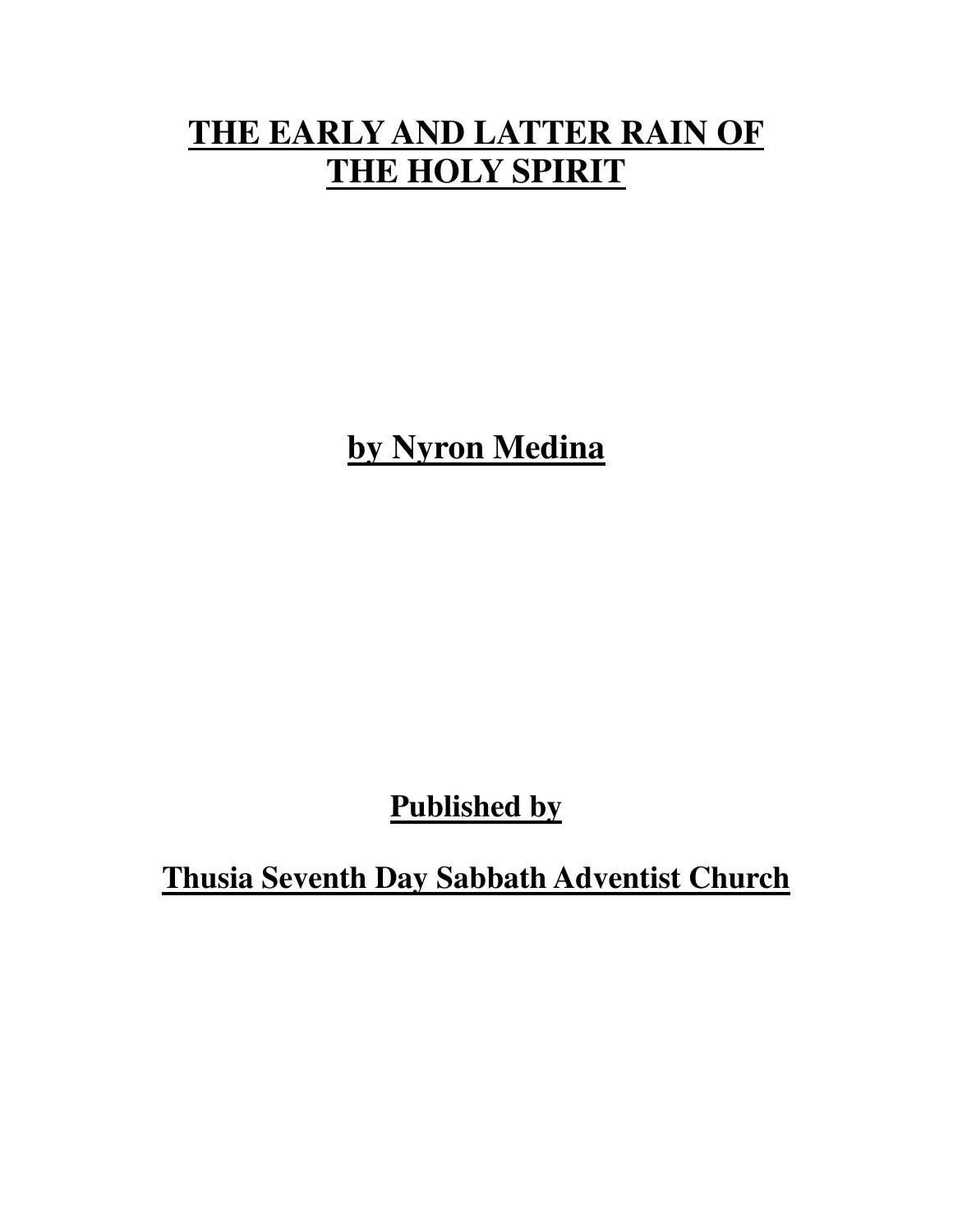# **THE EARLY AND LATTER RAIN OF THE HOLY SPIRIT**

- 1. God uses the pouring out of water as a symbol of pouring out of His Holy Spirit upon the Church. Isa. 44:3-5.
- 2. God causes the showers to come down in its time, they are called showers of blessing. Eze. 34:26.
- 3. All Christians must receive the God (the Spirit) as both the early and the latter rain. Hos. 6:3.
- 4. There is a promise of the outpouring of the Holy Spirit in Scripture. Joel. 2:28,29; Lk. 24:49.
- 5. This promise of the outpouring of the Spirit has a twofold application.

 a. It was partially fulfilled on the day of Pentecost upon the disciples of Christ. Acts. 1:8; Acts. 2:1-4,14-18.

 b. It is to be fully fulfilled in a future out pouring upon the Church. Jam. 5:7,8.

6. Concerning the early and latter rain of the Holy Spirit we are told in the Spirit of Prophecy.

#### **"As the former rain was given, in the outpouring of the Holy Spirit at the opening of the gospel, to cause the**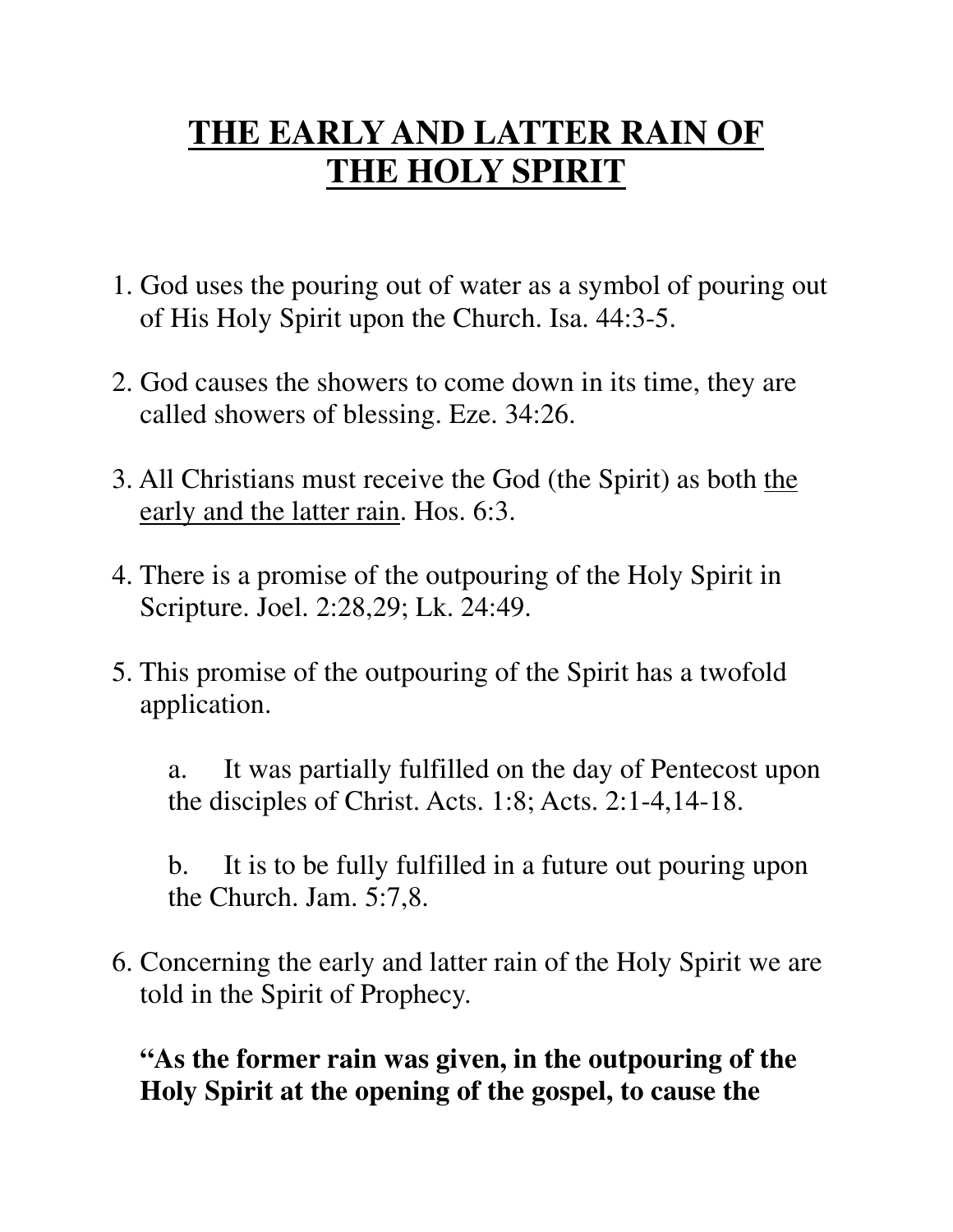**upspringing of the precious seed, so the latter rain will be given at its close, for the ripening of the harvest." Ellen G. White, The Great Controversy, pg. 611-612.**

 **"These scenes are to be repeated, and with greater power. The outpouring of the Holy Spirit on the day of Pentecost was the former rain, but the latter rain will be more abundant. The Spirit awaits our demand and reception. Christ is again to be revealed in His fullness by the Holy Spirit's power." Ellen G. White, Christ's Object Lessons, pg. 121.** 

**["It is true that in the time of the end, when God's work in the earth is closing, the earnest efforts put forth by consecrated believers under the guidance of the Holy Spirit are to be accompanied by special tokens of divine favor. Under the figure of the early and the latter rain, that falls in Eastern lands at seedtime and harvest, the Hebrew prophets foretold the bestowal of spiritual grace in extraordinary measure upon God's church. The outpouring of the Spirit in the days of the apostles was the beginning of the early, or former, rain, and glorious was the result. To the end of time the presence of the Spirit is to abide with the true church. But near the close of earth's harvest, a special bestowal of spiritual grace is promised to prepare the church for the coming of the Son of man. This outpouring of the Spirit is likened to the falling of the latter rain; and it is for this added power that Christians are to send their petitions to the Lord of the harvest "in the time of the latter rain." In response, "the Lord shall make bright clouds, and give them**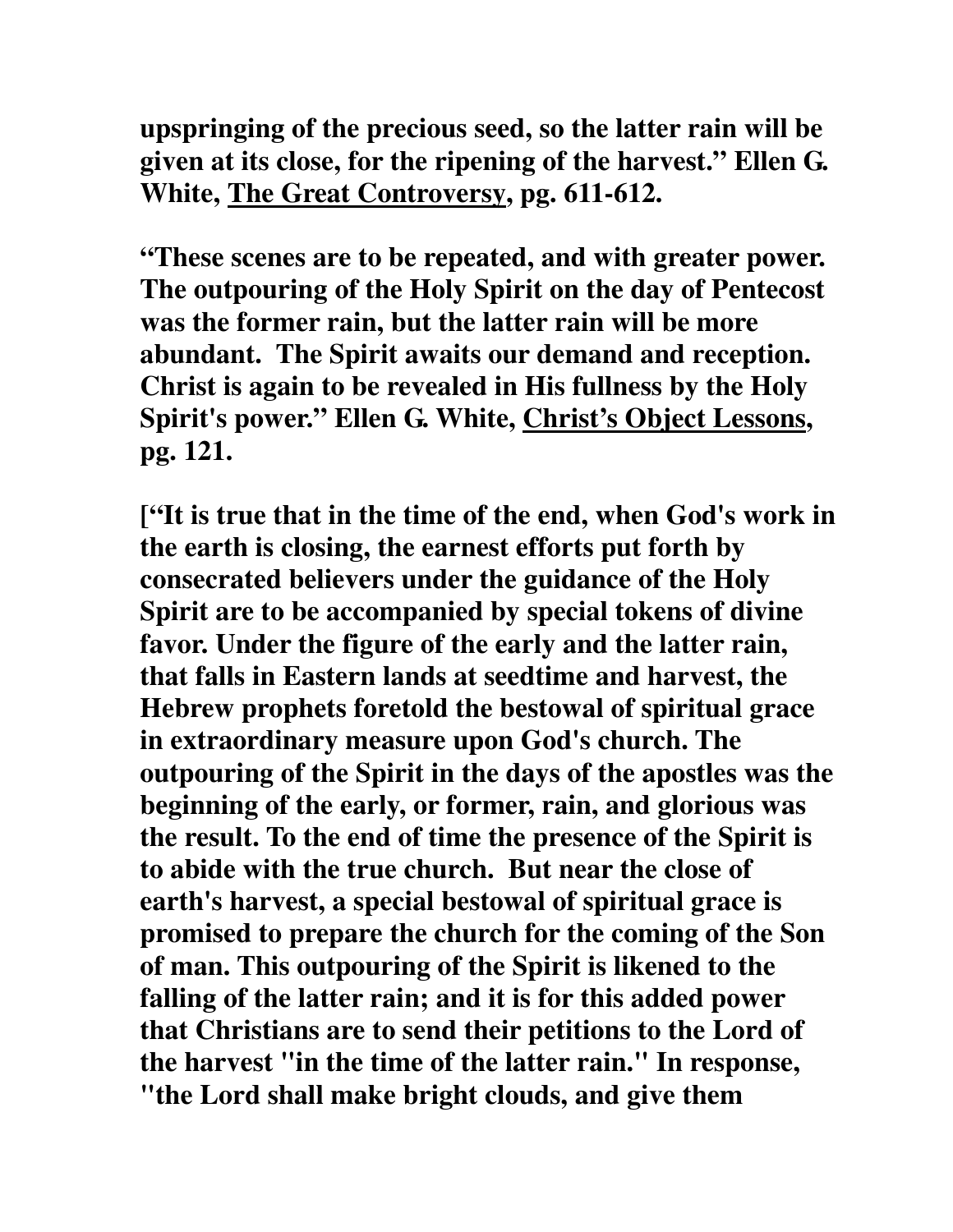**showers of rain." "He will cause to come down . . . the rain, the former rain, and the latter rain," Zechariah 10:1; Joel 2:23." Ellen G. White, The Acts of The Apostles, pg. 54-55.]**

7. With regard to facts concerning the former and latter rain, we are told.

**"In the East the former rain falls at the sowing time. It is necessary in order that the seed may germinate. Under the influence of the fertilizing showers, the tender shoot springs up. The latter rain, falling near the close of the season, ripens the grain and prepares it for the sickle. The Lord employs these operations of nature to represent the work of the Holy Spirit. As the dew and the rain are given first to cause the seed to germinate, and then to ripen the harvest, so the Holy Spirit is given to carry forward, from one stage to another, the process of spiritual growth. The ripening of the grain represents the completion of the work of God's grace in the soul. By the power of the Holy Spirit the moral image of God is to be perfected in the character. We are to be wholly transformed into the likeness of Christ. The latter rain, ripening earth's harvest, represents the spiritual grace that prepares the church for the coming of the Son of man. But unless the former rain has fallen, there will be no life; the green blade will not spring up. Unless the early showers have done their work, the latter rain can bring no seed to perfection." Ellen G. White, Testimonies to Ministers and Gospel Workers, pg. 506.**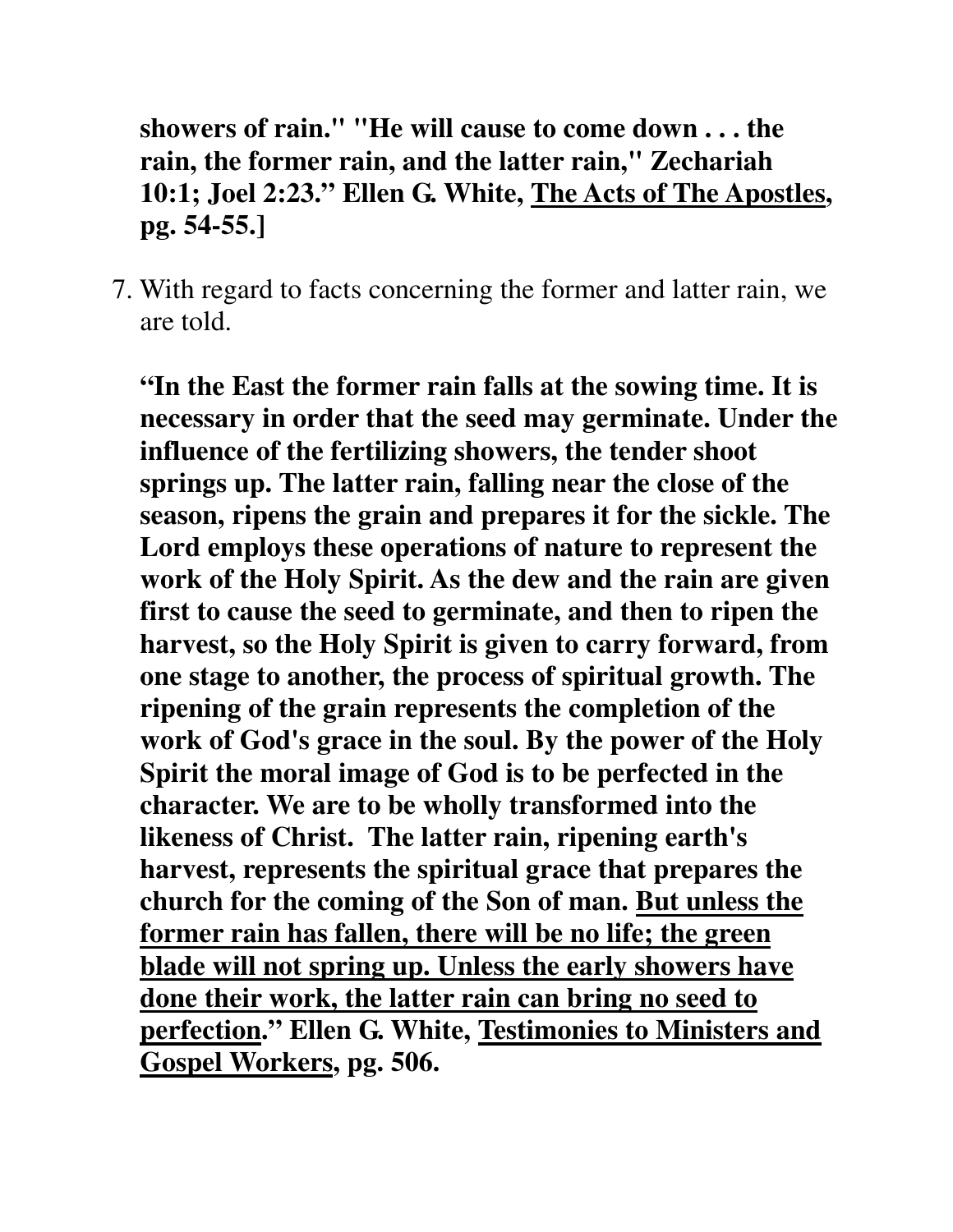8. The early rain of the Holy Spirit must do its complete work in the Christian before he qualifies to receive the latter rain.

**"But unless the former rain has fallen, there will be no life; the green blade will not spring up. Unless the early showers have done their work, the latter rain can bring no seed to perfection. There is to be "first the blade, then the ear, after that the full corn in the ear." There must be a constant development of Christian virtue, a constant advancement in Christian experience. This we should seek with intensity of desire, that we may adorn the doctrine of Christ our Saviour." Ellen G. White, Testimonies to Ministers and Gospel Workers, pg. 506.**

- 9. Thus we are told to work out our salvation. Phil. 2:12,13.
- 10. And we must grow in Grace and knowledge. 2 Pet. 3:18
- 11. We are given a roster on how to advance in the exemplification of Christian graces so that we should not be wanting in preparation for the latter rain. 2 Pet. 1:5-8.
- The Spirit of Prophecy tells us that many have even failed to receive the early rain of the Spirit and hope to supply the lack with the latter rain. This will never happen. Inner cleansing 12. by Justification and sanctification is first necessary.

**"Many have in a great measure failed to receive the former rain. They have not obtained all the benefits that God has thus provided for them. They expect that the lack will be supplied by the latter rain. When the richest**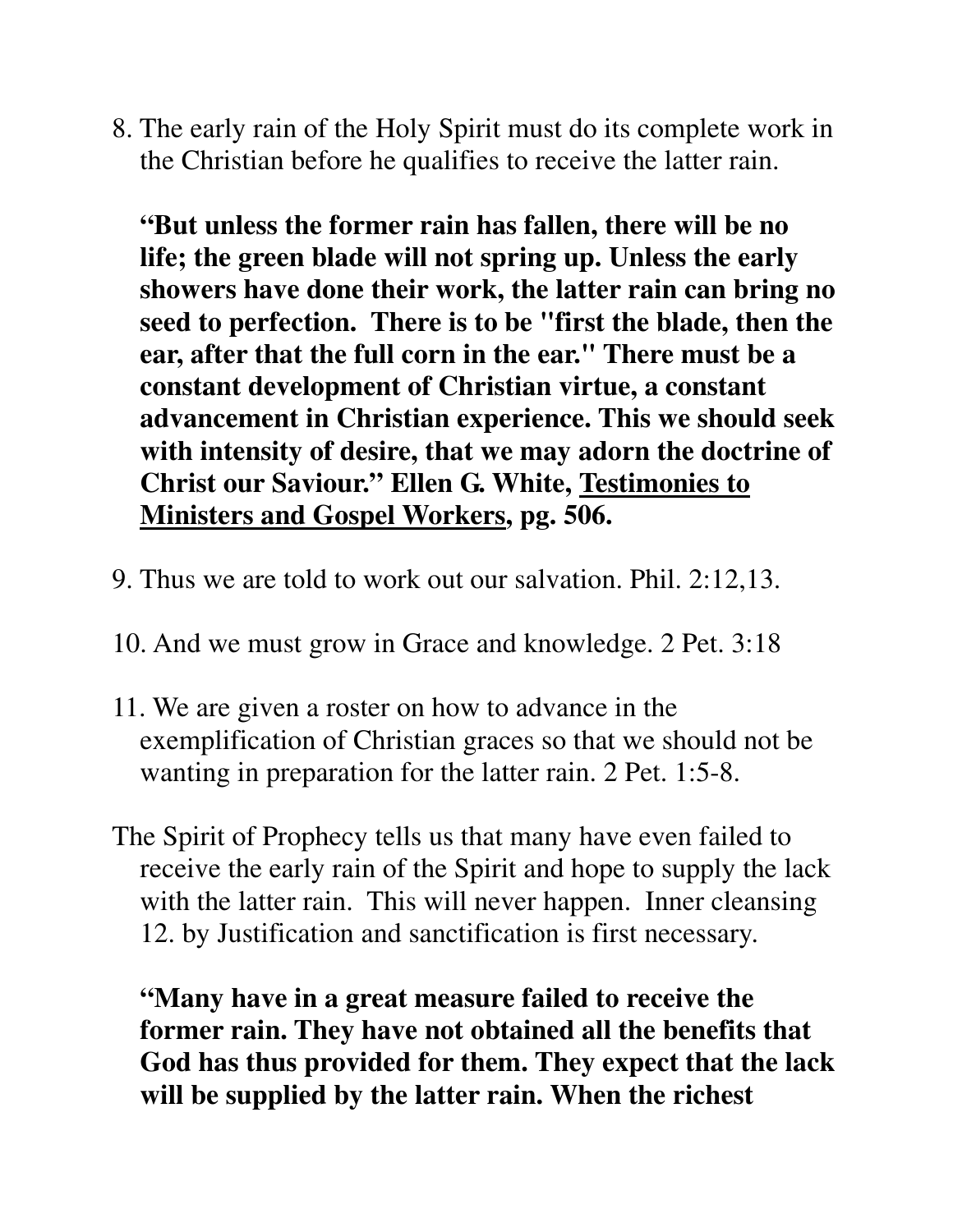**abundance of grace shall be bestowed, they intend to open their hearts to receive it. They are making a terrible mistake. The work that God has begun in the human heart in giving His light and knowledge must be continually going forward. Every individual must realize his own necessity. The heart must be emptied of every defilement and cleansed for the indwelling of the Spirit." Ellen G. White, Testimonies to Ministers and Gospel Workers, pg. 507.**

13. We are told that the work done by the apostles to receive the former rain must be repeated again, and to a greater extent if we of today hope to receive the latter rain.

 **"It was by the confession and forsaking of sin, by earnest prayer and consecration of themselves to God, that the early disciples prepared for the outpouring of the Holy Spirit on the Day of Pentecost. The same work, only in greater degree, must be done now. Then the human agent had only to ask for the blessing, and wait for the Lord to perfect the work concerning him. It is God who began the work, and He will finish His work, making man complete in Jesus Christ." Ellen G. White, Testimonies to Ministers and Gospel Workers, pg. 507.**

- 14. Even now we are to ask for the Holy Spirit as rain, but we are to ask for the latter rain in the time it is to come. Zech.  $10:1$ .
- 15. But we must not neglect to do the cooperative work with God for our spiritual development as is needed under the early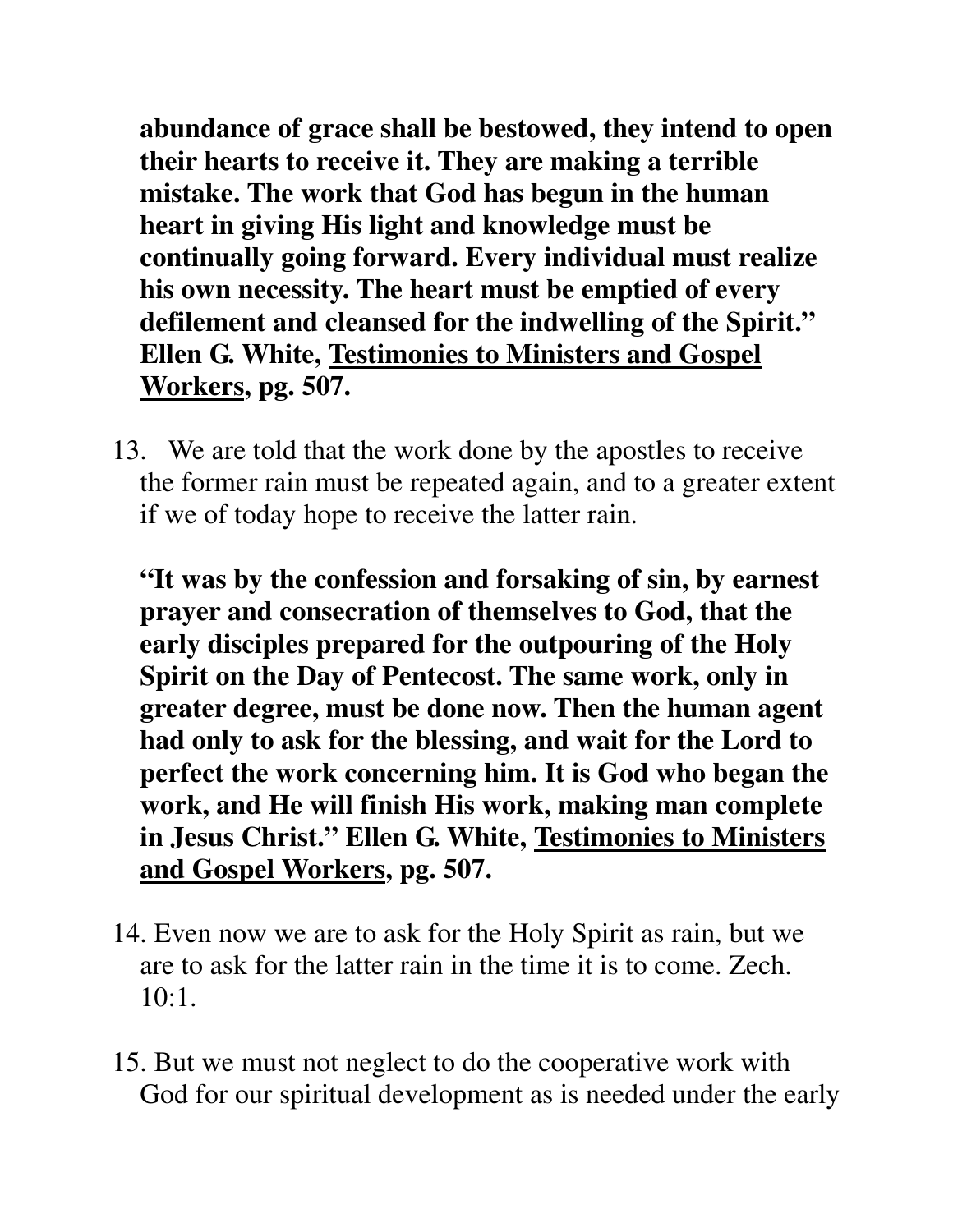rain of the Holy Spirit.

**"But there must be no neglect of the grace represented by the former rain. Only those who are living up to the light they have will receive greater light. Unless we are daily advancing in the exemplification of the active Christian virtues, we shall not recognize the manifestations of the Holy Spirit in the latter rain. It may be falling on hearts all around us, but we shall not discern or receive it." Ellen G. White, Testimonies to Ministers and Gospel Workers, pg. 507.**

16. We need the blessings under the early rain as much as we need the blessings under the latter rain.

**"At no point in our experience can we dispense with the assistance of that which enables us to make the first start. The blessings received under the former rain are needful to us to the end. Yet these alone will not suffice. While we cherish the blessing of the early rain, we must not, on the other hand, lose sight of the fact that without the latter rain, to fill out the ears and ripen the grain, the harvest will not be ready for the sickle, and the labor of the sower will have been in vain. Divine grace is needed at the beginning, divine grace at every step of advance, and divine grace alone can complete the work." Ellen G. White, Testimonies to Ministers and Gospel Workers, pg. 507-508.**

17. We must not be negligent about our spiritual growth and advancement, we must seek constant connection with God for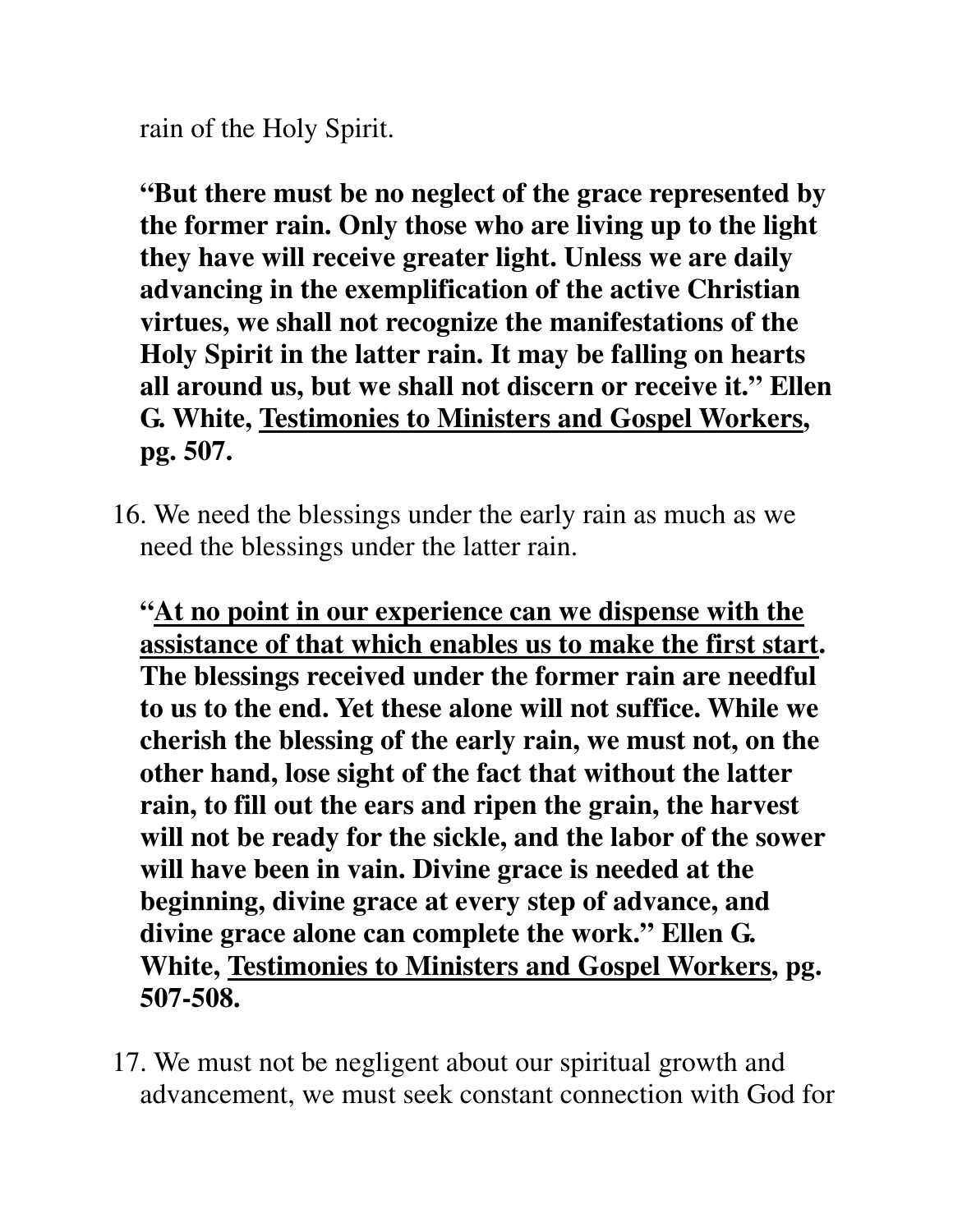success.

**"There is no place for us to rest in a careless attitude. We must never forget the warnings of Christ, "Watch unto prayer," "Watch, . . . and pray always." A connection with the divine agency every moment is essential to our progress. We may have had a measure of the Spirit of God, but by prayer and faith we are continually to seek more of the Spirit. It will never do to cease our efforts. If we do not progress, if we do not place ourselves in an attitude to receive both the former and the latter rain, we shall lose our souls, and the responsibility will lie at our own door." Ellen G. White, Testimonies to Ministers and Gospel Workers, pg. 508.**

18. It is while seeking God for the Holy Spirit that right spiritual attitudes will develop.

**"As we seek God for the Holy Spirit, it will work in us meekness, humbleness of mind, a conscious dependence upon God for the perfecting latter rain. If we pray for the blessing in faith, we shall receive it as God has promised." Ellen G. White, Testimonies to Ministers and Gospel Workers, pg. 509.**

19. Here is an account again of the work we are to now do for ourselves that we may gain the latter rain.

**"This is the work that the Lord would have every soul prepared to do at this time, when the four angels are holding the four winds, that they shall not blow until the**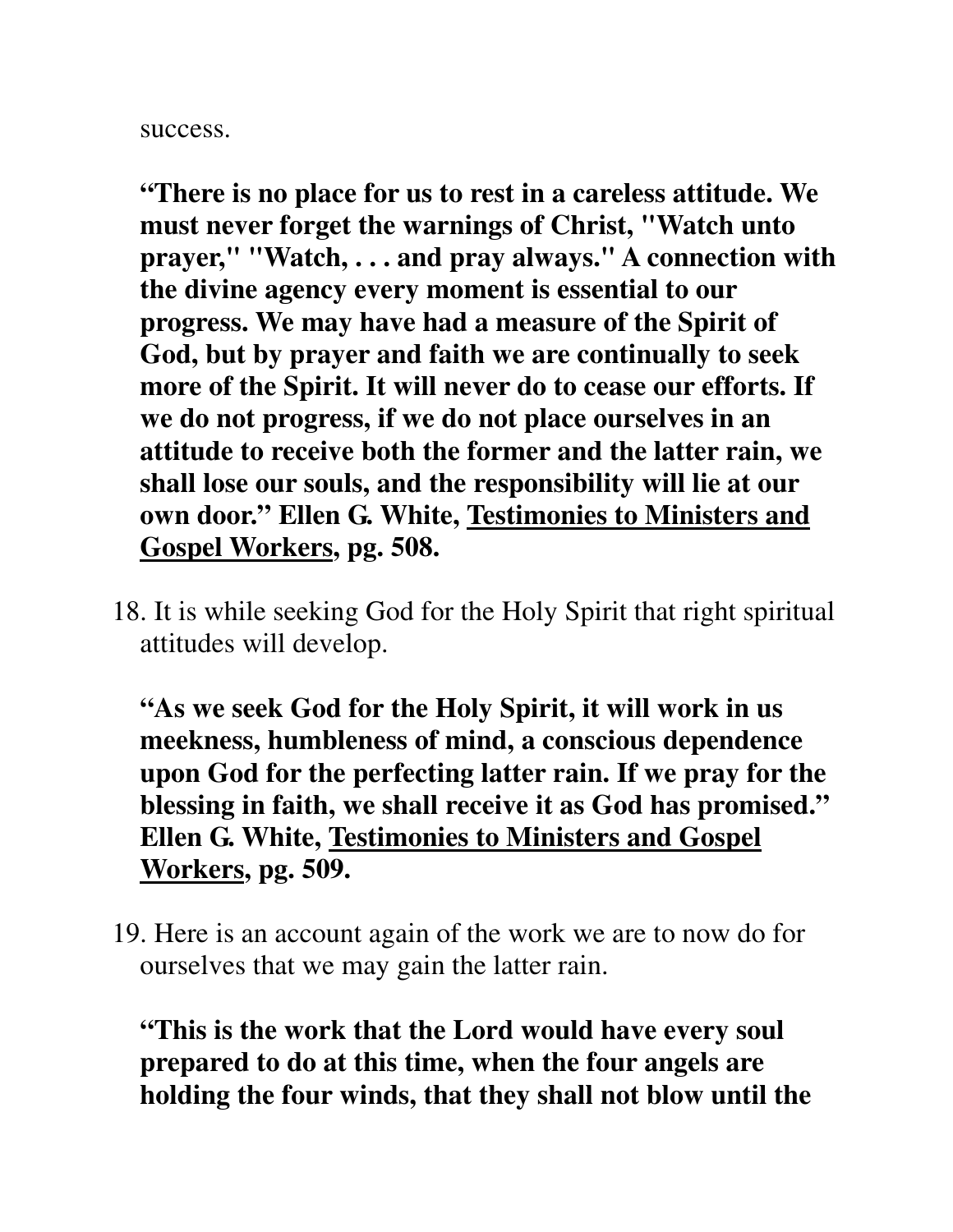**servants of God are sealed in their foreheads. There is no time now for self-pleasing. The lamps of the soul must be trimmed. They must be supplied with the oil of grace. Every precaution must be taken to prevent spiritual declension, lest the great day of the Lord overtake us as a thief in the night. Every witness for God is now to work intelligently in the lines which God has appointed. We should daily obtain a deep and living experience in the work of perfecting Christian character. We should daily receive the holy oil, that we may impart to others. All may be light bearers to the world if they will. We are to sink self out of sight in Jesus. We are to receive the word of the Lord in counsel and instruction, and gladly communicate it. There is now need of much prayer. Christ commands, "Pray without ceasing;" that is, keep the mind uplifted to God, the source of all power and efficiency." Ellen G. White, Testimonies to Ministers and Gospel Workers, pg. 510-511.** 

20. Even walking long with God is not enough, we must follow God all the time even unto the end if we are to receive the latter rain.

**"We may have long followed the narrow path, but it is not safe to take this as proof that we shall follow it to the end. If we have walked with God in fellowship of the Spirit, it is because we have sought Him daily by faith." Ellen G. White, Testimonies to Ministers and Gospel Workers, pg. 511.**

**"Everyone is to keep himself separate from the world,**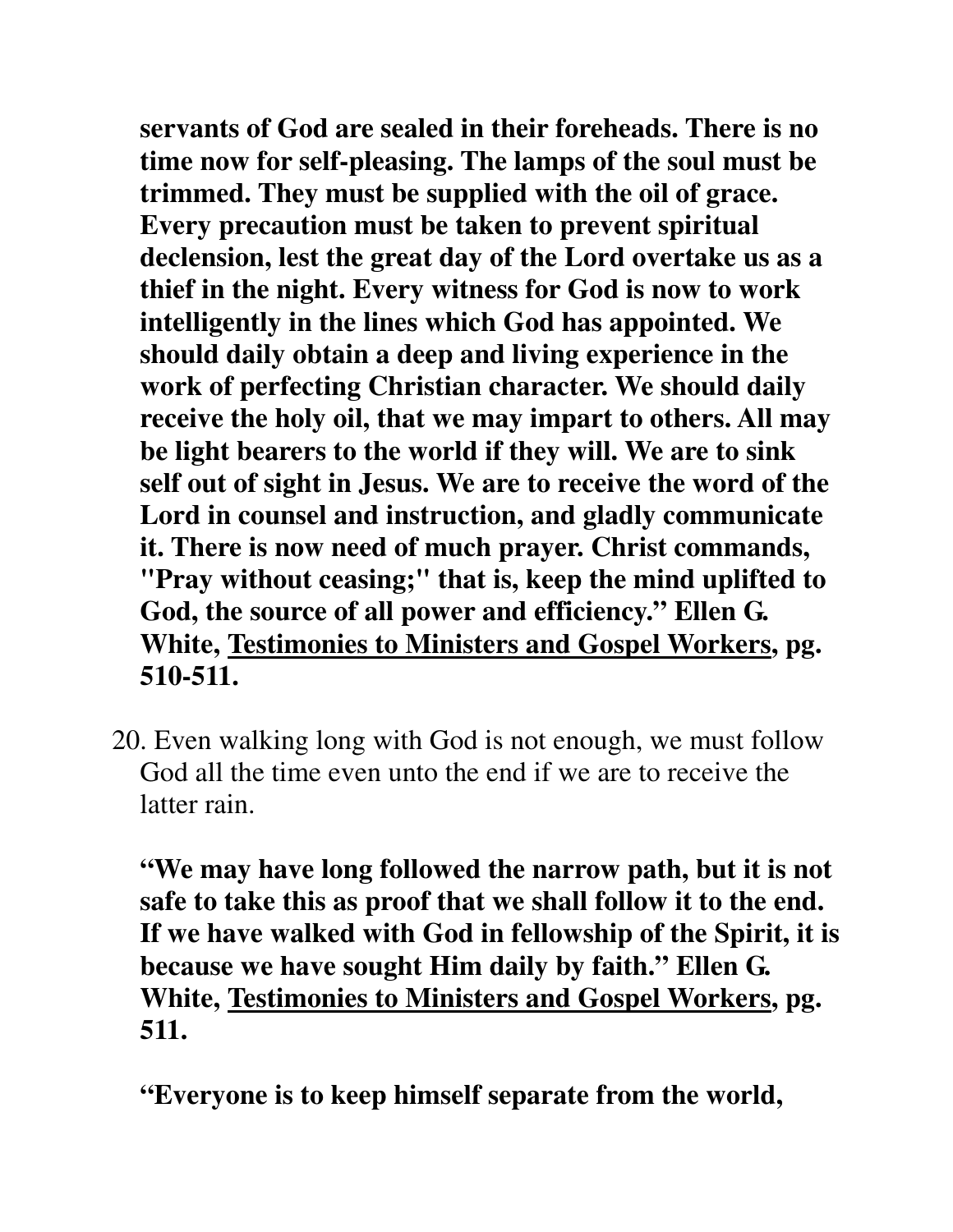**which is full of iniquity. We are not to walk with God for a time, and then part from His company and walk in the sparks of our own kindling. There must be a firm continuance, a perseverance in acts of faith. We are to praise God; to show forth His glory in a righteous character. No one of us will gain the victory without persevering, untiring effort, proportionate to the value of the object which we seek, even eternal life." Ellen G. White, Testimonies to Ministers and Gospel Workers, pg. 511.**

21. To give the final message to the world we need the latter rain, thus we must seek it.

**"To us is committed the arduous, but happy, glorious work of revealing Christ to those who are in darkness. We are called to proclaim the special truths for this time. For all this the outpouring of the Spirit is essential. We should pray for it. The Lord expects us to ask Him. We have not been wholehearted in this work." Ellen G. White, Testimonies to Ministers and Gospel Workers, pg. 511- 512.**

22. The latter rain will come suddenly, with much power.

### **"I saw the latter rain is coming suddenly, as the midnight cry and with ten times the power." Ellen G. White, Letter, Spalding-Magan Collection, pg. 3.**

23. Here are those who **will not receive** the latter rain.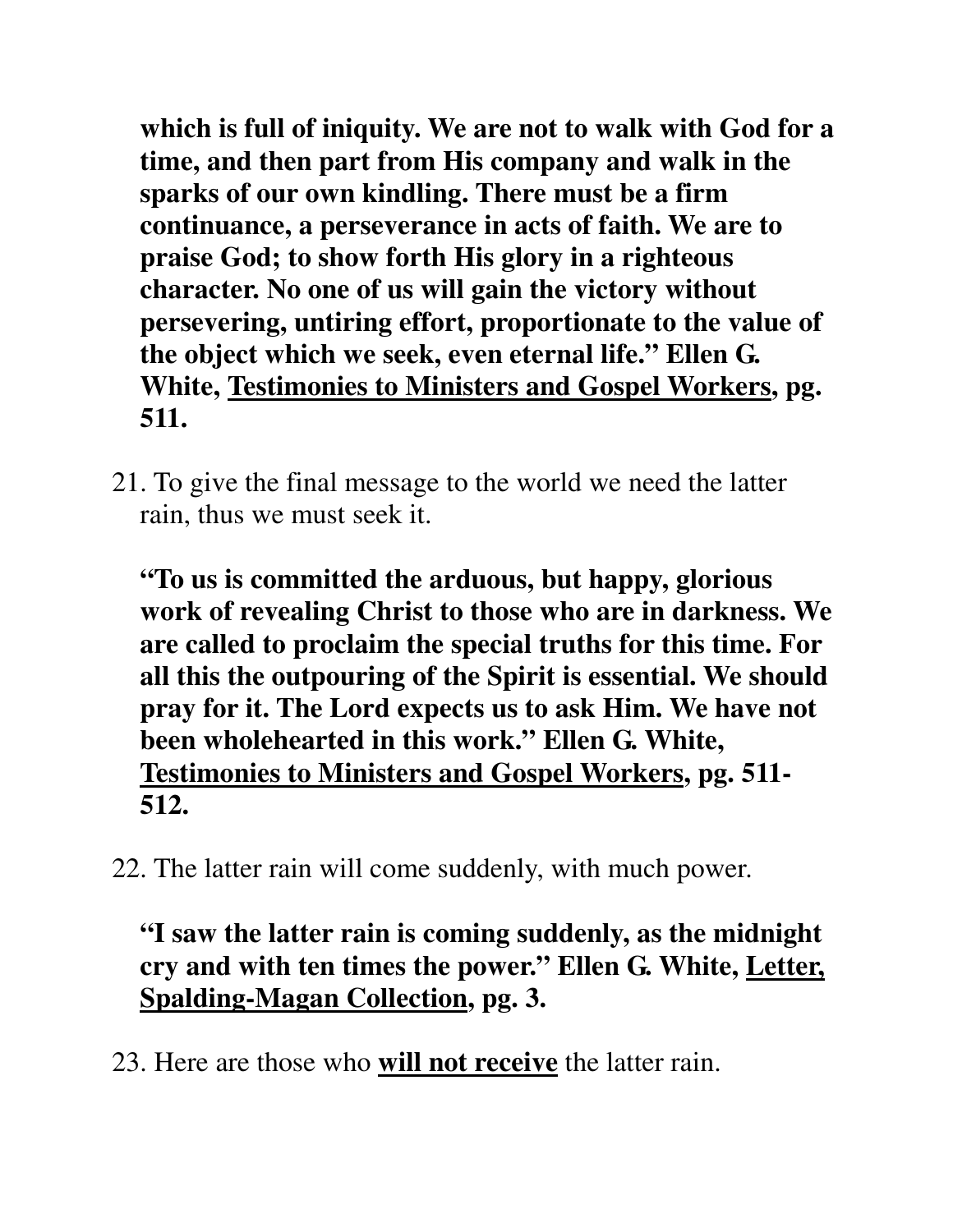**"Not one of us will ever receive the seal of God while our characters have one spot or stain upon them. It is left with us to remedy the defects in our characters, to cleanse the soul temple of every defilement. Then the latter rain will fall upon us as the early rain fell upon the disciples on the Day of Pentecost." Ellen G. White, Testimonies for the Church, Vol. 5, pg. 214.**

**"I saw that none could share the "refreshing" unless they obtain the victory over every besetment, over pride, selfishness, love of the world, and over every wrong word and action. We should, therefore, be drawing nearer and nearer to the Lord and be earnestly seeking that preparation necessary to enable us to stand in the battle in the day of the Lord. Let all remember that God is holy and that none but holy beings can ever dwell in His presence." Ellen G. White, Early writings. pg. 71.**

24. Here are those **who will receive** the latter rain.

**"Those who come up to every point, and stand every test, and overcome, be the price what it may, have heeded the counsel of the True Witness, and they will receive the latter rain, and thus be fitted for translation." Ellen G. White, Testimonies for the Church, Vol. 1, pg. 187-188.**

25. An enlightened people is necessary to receive the latter rain.

**"The great outpouring of the Spirit of God, which lightens the whole earth with His glory, will not come until we have an enlightened people, that know by experience what it**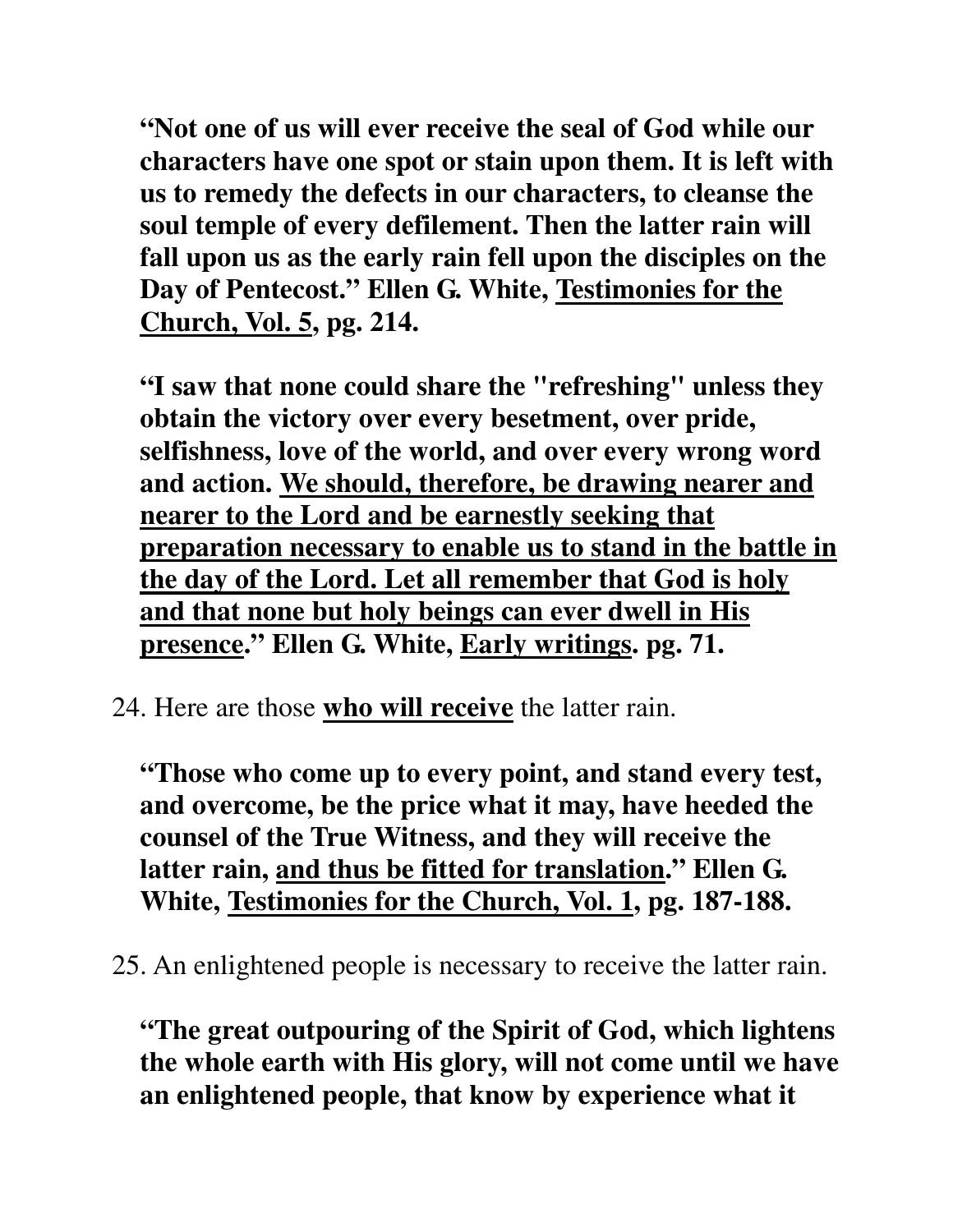**means to be laborers together with God. When we have entire, wholehearted consecration to the service of Christ, God will recognize the fact by an outpouring of His Spirit without measure;" Ellen G. White, Christian Service, pg. 253.**

26. The latter rain helps God's people to pass through the time of trouble.

**"As the third message swells to a loud cry, and as great power and glory attend the closing work, the faithful people of God will partake of that glory. It is the latter rain which revives and strengthens them to pass through the time of trouble. Their faces will shine with the glory of that light which attends the third angel." Ellen G. White, Testimonies for the Church, Vol. 1, pg. 353.**

27. Our final warning to receive the latter rain goes like this.

**"The refreshing or power of God comes only on those who have prepared themselves for it by doing the work which God bids them, namely, cleansing themselves from all filthiness of the flesh and spirit, perfecting holiness in the fear of God." Ellen G. White, Testimonies for the Church, Vol. 1, pg. 619.**

#### 28. In summary, this is the purpose of the early rain.

- a. To convert us.
- b. To give us complete unbroken victory over sin.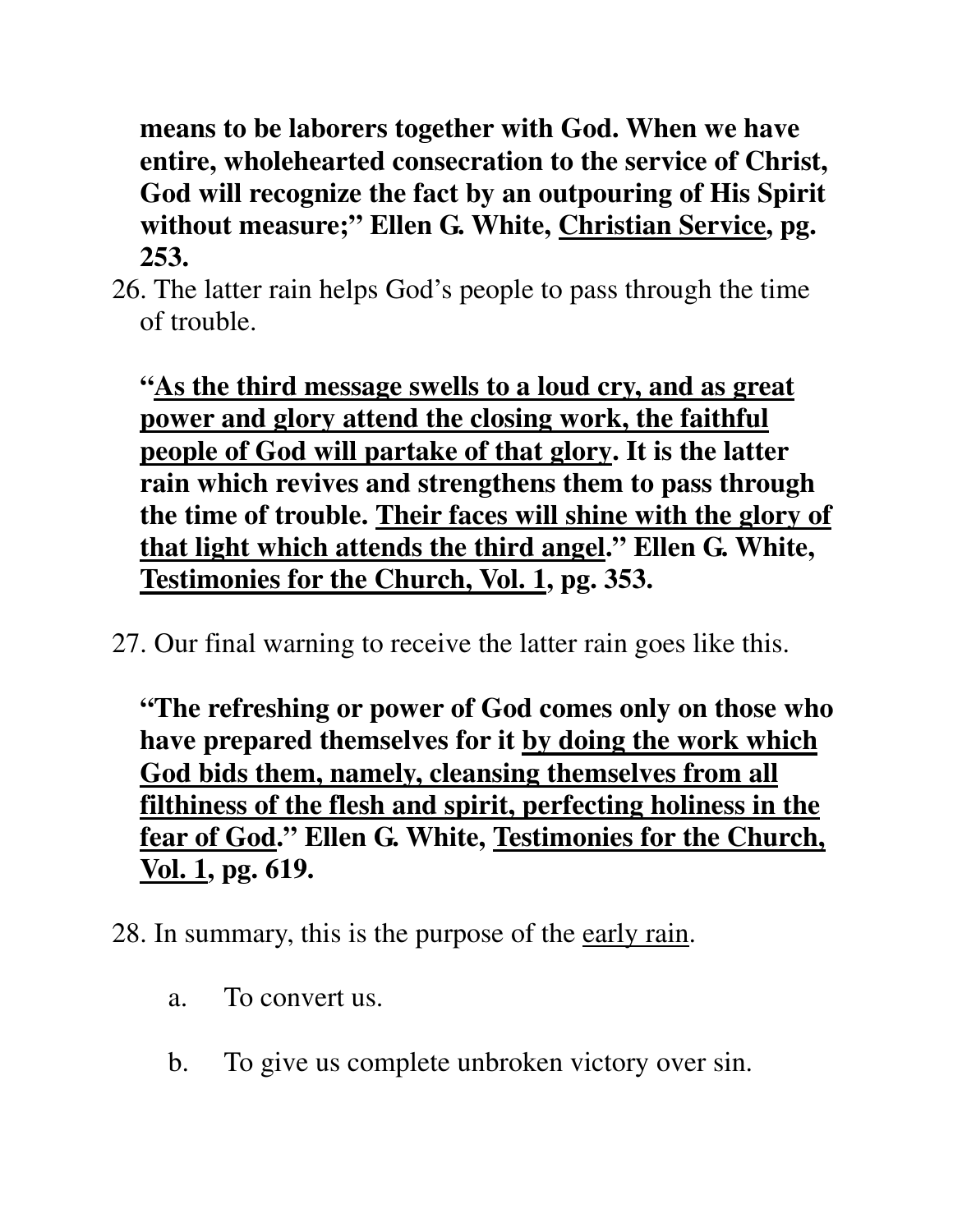- c. To teach us all we need to know about God, His will for us, and ourselves.
- d. To cleanse us of every hereditary and cultivated tendency to evil, and from all bad habits.
- e. To bring us to full maturity of character.
- f. To prepare us to receive the seal of God and the latter rain.
- g. To prepare us for the time of trouble before probation closes.
- 29. In summary, this is the purpose of the latter rain.
	- a. To fully ripen Christian character to full maturity.
	- b. To seal God's people.
	- c. To fit God's people to give the Loud Cry.
	- d. To prepare God's people for the second coming of Jesus.
	- e. To prepare God's people for the time of trouble after probation closes.
	- f. To prepare God's people for translation.

30. We need the latter rain to be in Christ and endure the time of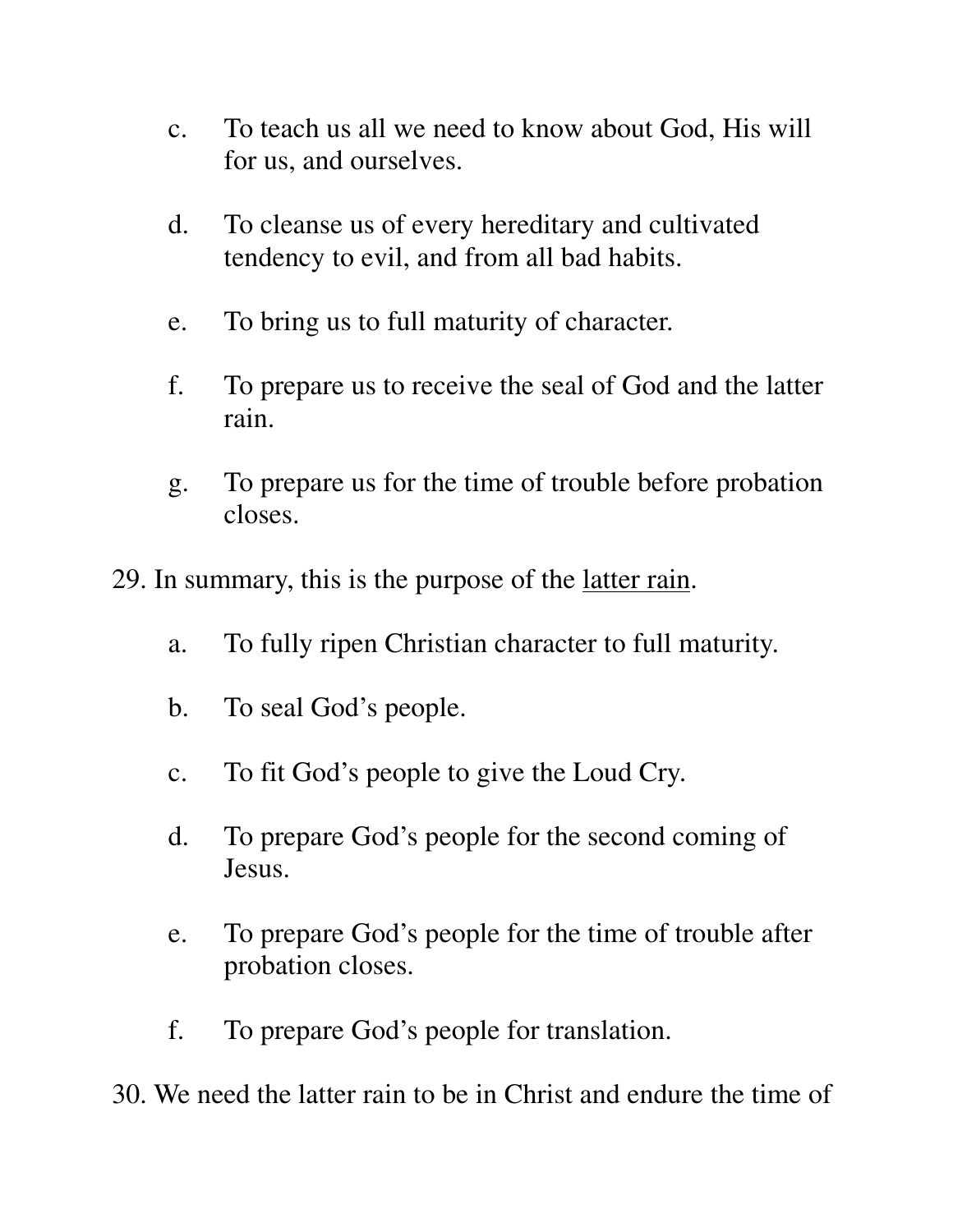the seven last plagues.

**"At that time the "latter rain," or refreshing from the presence of the Lord, will come, to give power to the loud voice of the third angel, and prepare the saints to stand in the period when the seven last plagues shall be poured out." Ellen G. White, Early writings. pg. 86.**

31. We need the latter rain to compel many to accept the truth of the loud cry of the third angel.

**"I heard those clothed with the armor speak forth the truth with great power. It had effect. Many had been bound; some wives by their husbands, and some children by their parents. The honest who had been prevented from hearing the truth now eagerly laid hold upon it. All fear of their relatives was gone, and the truth alone was exalted to them. They had been hungering and thirsting for truth; it was dearer and more precious than life. I asked what had made this great change. An angel answered, "It is the latter rain, the refreshing from the presence of the Lord, the loud cry of the third angel." Ellen G. White, Early writings. pg. 271.**

32. Thus the warning is that the soul need to be purified for the latter rain. This one must seek.

**"Today you are to have your vessel purified, that it may be ready for the heavenly dew, ready for the showers of the latter rain; for the latter rain will come, and the blessing**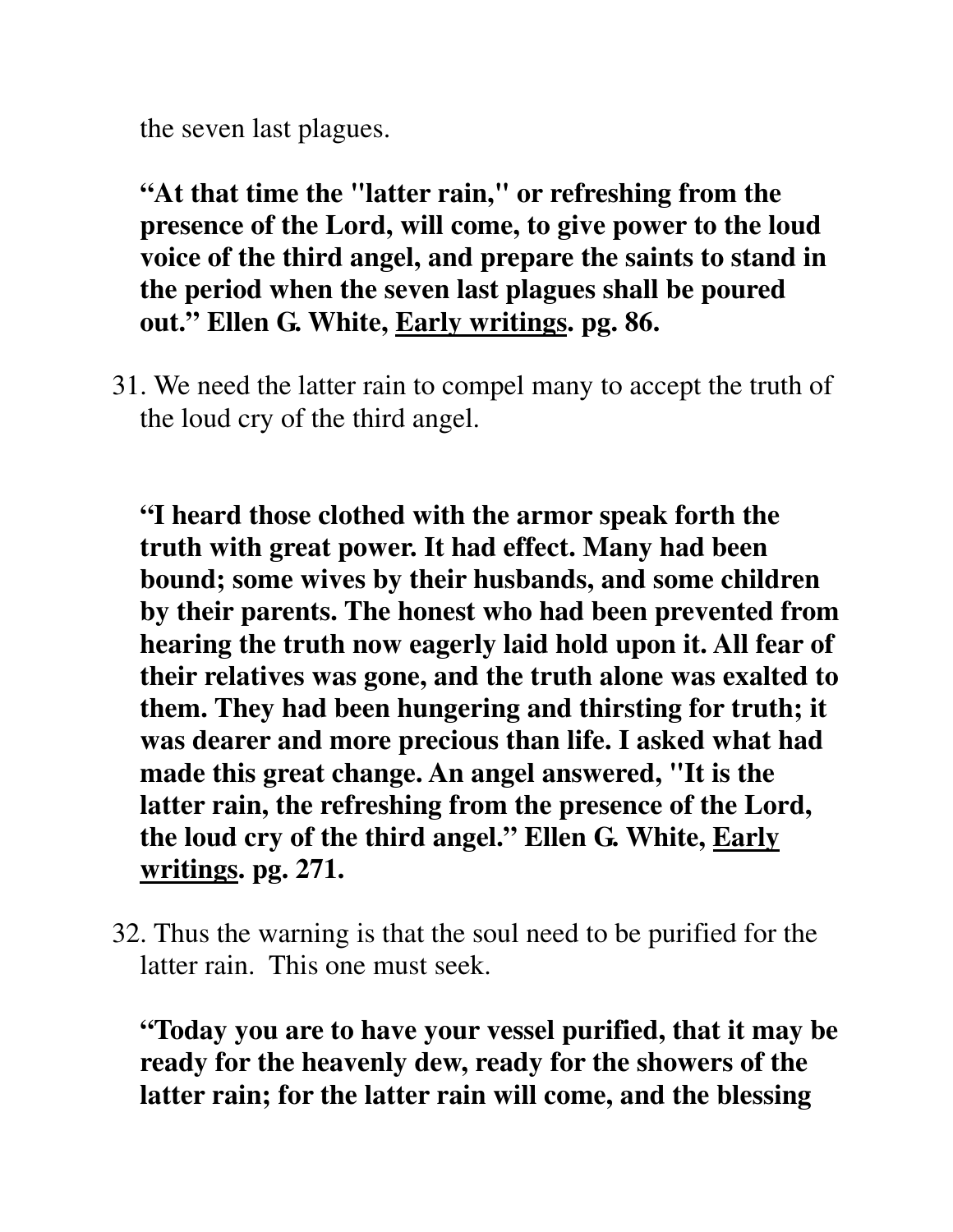**of God will fill every soul that is purified from every defilement. It is our work today to yield our souls to Christ, that we may be fitted for the time of refreshing from the presence of the Lord--fitted for the baptism of the Holy Spirit." Ellen G. White, Evangelism, pg. 702.**

- 33. There are indeed three things we must deal with to ensure we are purified and remain so from every defilement.
	- a. Habits (as infirmities).
	- b. Temptations from external sources.
	- c. Evil angels.
- 34. Weakness of the flesh here is the weakness that is in the mind, and that is habits that are wrong. We are told of continuous faith-directed actions to deal with wrong habits. Rom. 6:19.
- 35. As we pray to deal with our infirmities (which also includes bad habits), the Holy Spirit helps us. Rom. 8:26.
- 36. Since we have been made free from sin within by the new birth, temptation cannot come from within. (1 Jn. 3:9; Rom. 6:6,7,18).
- 37. Temptation from within is sin already. Rom. 7:5; Jam. 1:14.

 Temptation can only come from external sources to appeal to 38. the mind. Matt. 22:18; Lk. 8:13; Jam. 1:2,12; 2 Pet.